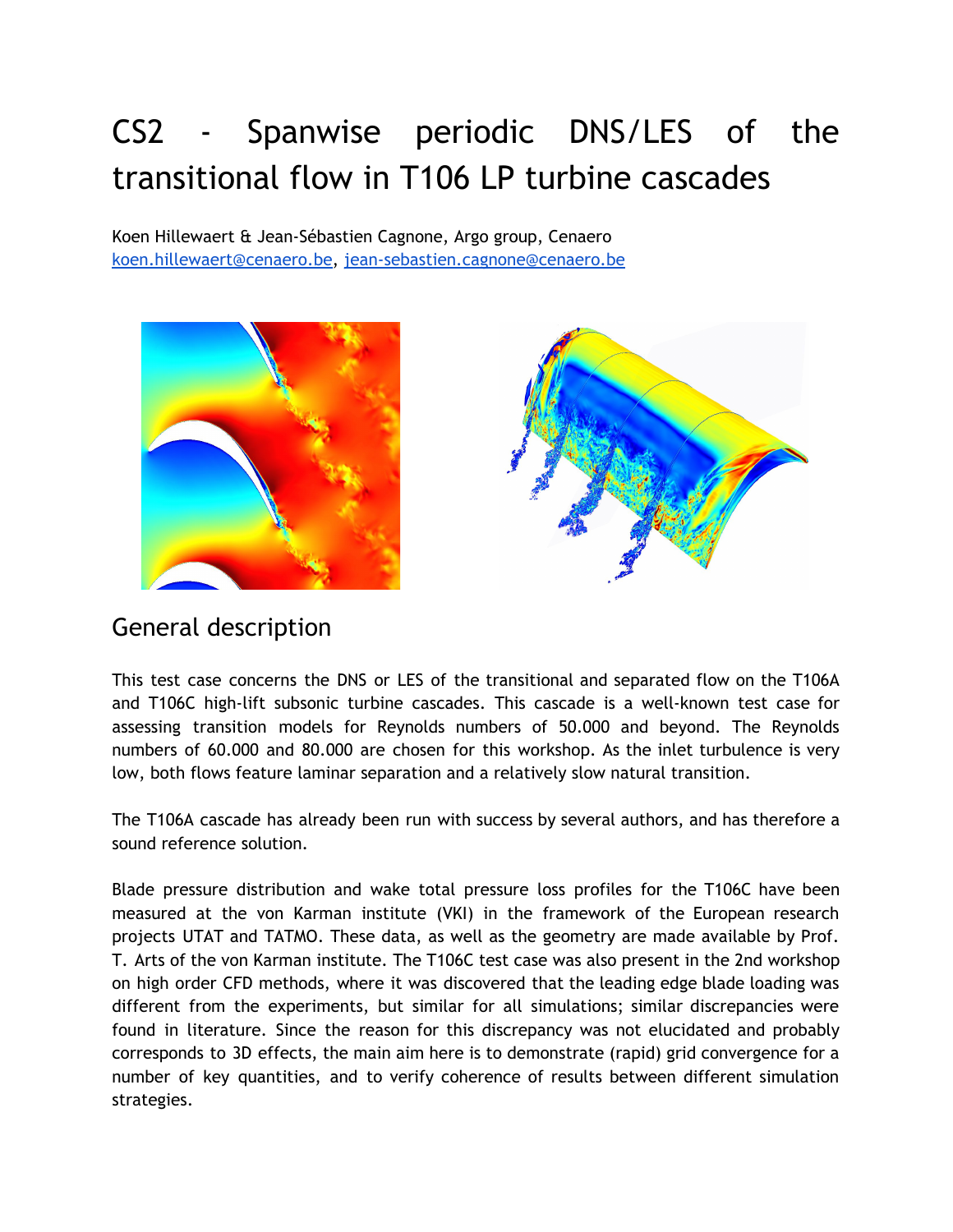### **Required computations - spanwise periodic computations**

The main objective is to demonstrate grid and statistical convergence on a sequence of successively refined meshes for the T106A case (mandatory) and optionally for the T106C case.

The following data should be provided for

- Quantitative assessment
	- averaged isentropic Mach number and skin friction distributions on the blade
	- time averages of total and static pressure, total and static temperature, as well as velocity across the wake;
- Qualitative assessment
	- velocity auto and cross-correlations as well as rms of pressure and density across the wake.
	- on the periodic plane
		- instantaneous & averaged Mach number, vorticity and total pressure
		- averaged turbulent kinetic energy, RMS of density and pressure and temporal velocity component correlations
- Statistical convergence :
	- time evolution of the blade forces and the mass flow;
	- $\circ$  for the time-averaged data, we expect to get two results for two different averaging windows
- Grid resolution in wall units, corrected for order (DG, FR, ...  $\rightarrow$  use h/p)
	- non-dimensional wall normal cell height y+
	- Chordwise resolution c+
	- $\circ$  Spanwise resolution s+ (if different from  $c+$ )

Statistical data (averages, rms, correlations, spectra) are obtained by averaging in time as well as in the spanwise direction. Both auto- and cross-correlations between the three components of the velocity are required. The provided data needs to be non-dimensionalized using the upstream total pressure  $p_{t1}$  and temperature  $T_{t1}$  for thermodynamic quantities, and  $\sqrt{RT_{t1}}$  for the speeds. For the T106A and T106C computations, the wake profiles should be respectively taken at an axial distance of 0.4c<sub>x</sub> and 0.465c<sub>x</sub> from the trailing edge, where c<sub>x</sub> denotes the axial-chord<sup>1</sup>.

### **Governing Equations and models**

 $1 \text{ c}_x = \cos(30.71) \text{ c} \approx 0.7610 \text{ c}$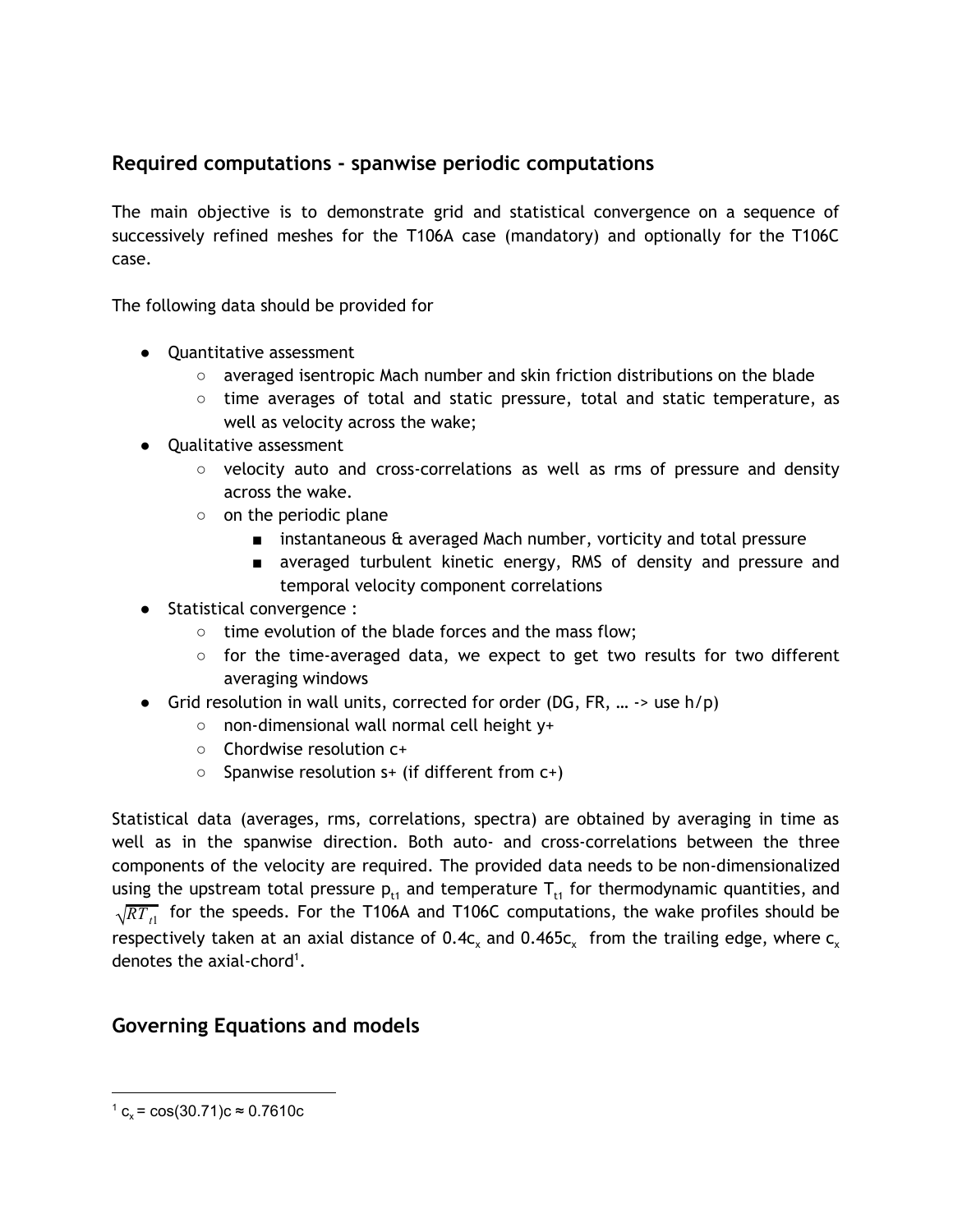The compressible Navier-Stokes equations should be used, with heat capacity ratio γ=Cp/Cv=1.4 and Prandtl number Pr=0.71.

The test cases should be run with at least a wall-resolved large eddy simulation (LES) approach, up to direct numerical simulations (DNS). Participants are obviously free concerning the choice of models, but are expected to provide details on the model itself as well as the specificities of the implementation in relation to the discretisation method. Participants are allowed to complete the results with wall-modeled LES (WMLES) or other hybrids of LES.

### **Flow and boundary conditions**

At the inlet, total pressure and temperature, as well as flow direction are imposed, whereas static pressure is imposed at the outlet. The total to static pressure ratio over the cascade, the inlet total temperature and the flow viscosity need to be chosen such that the isentropic exit Mach  $\rm\ M_{2s}$  and Reynolds number Re $_{2s}$ , based upon the velocity obtained by an isentropic expansion and the chord, correspond to the specifications in the table below. The inlet is furthermore supposed to be clean, and therefore no inlet turbulence needs to be specified.

| Geometry          | T106A  | T106C  |
|-------------------|--------|--------|
| Re <sub>2,s</sub> | 60.000 | 80.000 |
| $M_{2,s}$         | 0.405  | 0.65   |
| $\alpha_{1}$      | 45.5   | 32.7   |

#### **Geometry and grids**